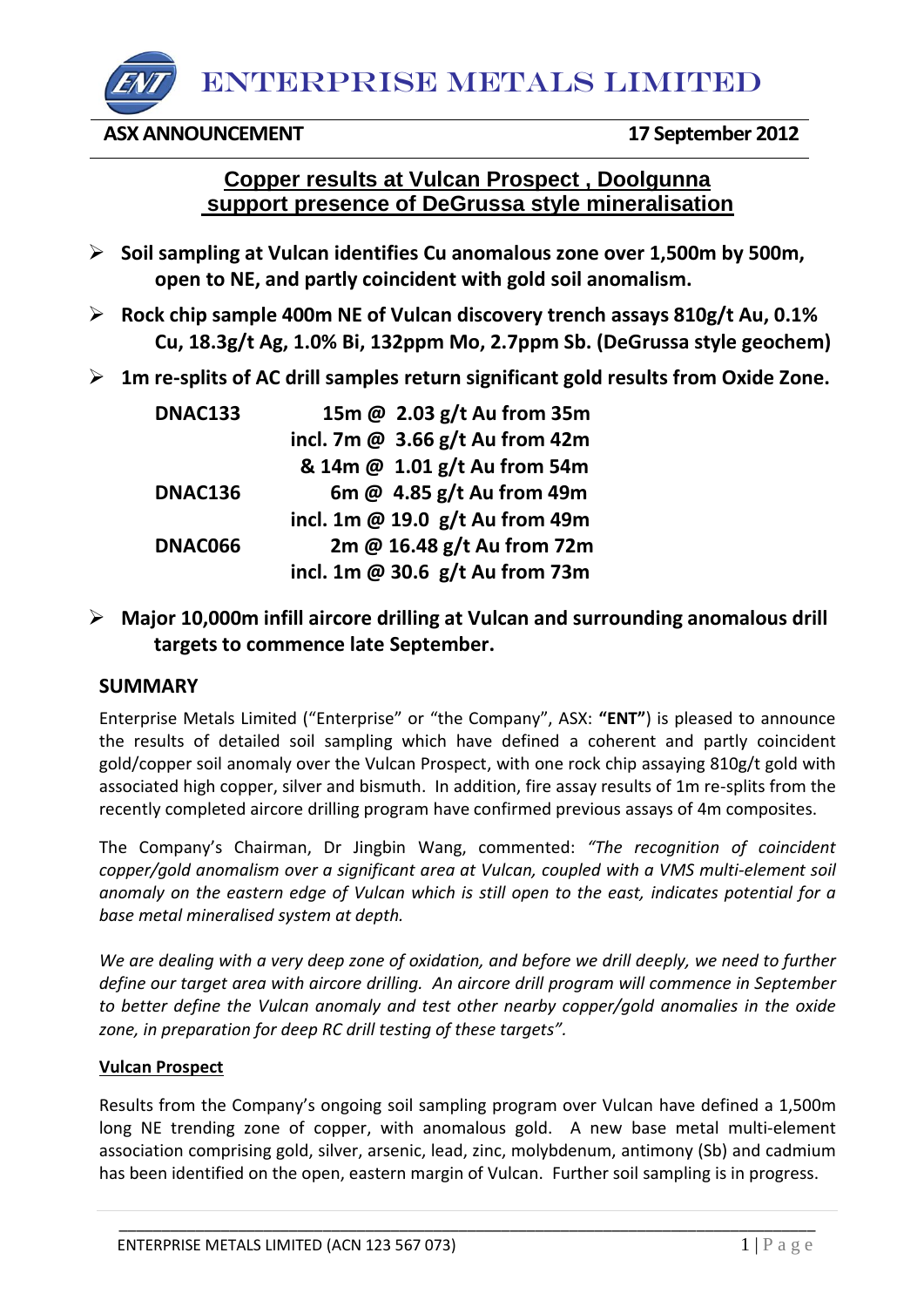

A rock chip sample with visible gold, located in the general vicinity of the Vulcan soil anomaly, returned **810g/t Au, 0.1% Cu, 18.3g/t Ag, 1.0% Bi, 132ppm Mo and 2.7ppm Sb**, which supports the base metal prospectivity of the area. This gold/base metal association is similar to the VMS pathfinder elements reported from the DeGrussa deposit 13km to the NE. Both DeGrussa and Vulcan are hosted by the Narracoota Formation volcanics, adjacent to major regional faults.

Figure 1 shows the location of the copper/gold soil anomalism, current aircore drill hole locations, and the 810g/t Au rockchip sample (Refer Tables 1-3)



\_\_\_\_\_\_\_\_\_\_\_\_\_\_\_\_\_\_\_\_\_\_\_\_\_\_\_\_\_\_\_\_\_\_\_\_\_\_\_\_\_\_\_\_\_\_\_\_\_\_\_\_\_\_\_\_\_\_\_\_\_\_\_\_\_\_\_\_\_\_\_\_\_\_\_\_\_\_\_\_\_\_

## **Figure 1: Vulcan Soil and Rock Chip Locations with Au and Cu Anomalies**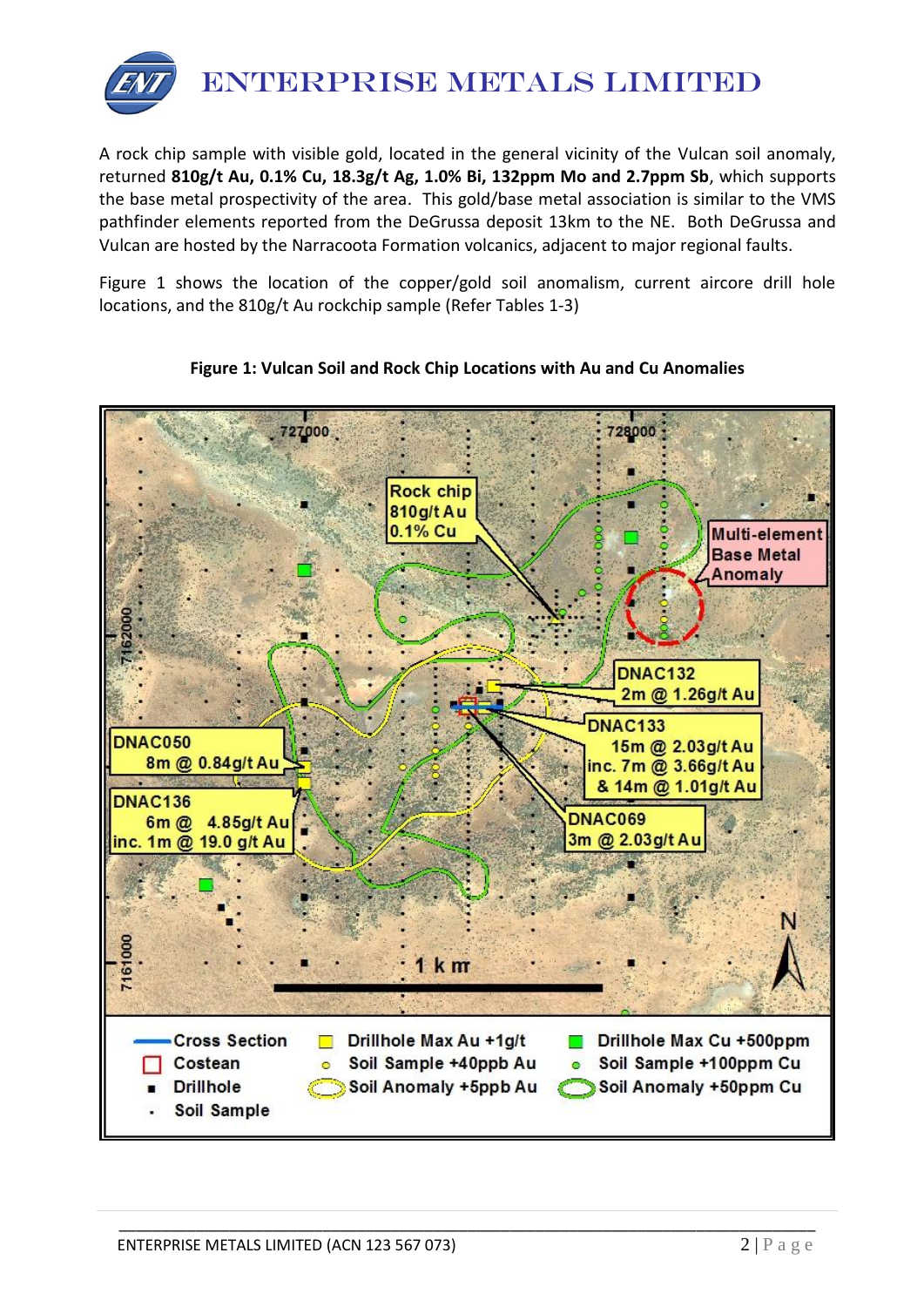ENTERPRISE METALS LIMITED

#### **Table 1: Vulcan Prospect, Rock Chip Result**

| <b>GDA94</b> | GDA94        | Au     | Ag    | Cu    | As    | Bi    | Mo   | Sb    |
|--------------|--------------|--------|-------|-------|-------|-------|------|-------|
| East         | <b>North</b> | (g/t ) | (g/t) | (ppm) | (ppm) | (ppm) | (ppm | (ppm) |
|              | 7162054      | 810    | 18.3  | 986   | 45    | 9950  | 132  | 2.73  |

*Gold analysis by 50g fire assay with lead collection*

*Multi-element analysis by 50g aqua regia digest with ICP-MS finish*

## **Table 2: Vulcan Prospect, Location of Significant Soil Results**

| East   | <b>North</b> | Au                      | Ag      | As    | Bi      | Cd    | Cu    | Mo    | Pb    | Sb    | Zn     |
|--------|--------------|-------------------------|---------|-------|---------|-------|-------|-------|-------|-------|--------|
| MGA94  | MGA94        | (ppb)                   | (ppm)   | (ppm) | (ppm)   | (ppm) | (ppm) | (ppm) | (ppm) | (ppm) | (ppm)  |
| 727000 | 7161200      | $\overline{2}$          | 0.08    | 11.4  | 0.35    | 0.05  | 115   | 0.8   | 14.0  | 0.49  | 36     |
| 727000 | 7161600      | 80                      | 0.02    | 21.5  | 0.04    | 0.07  | 91    | 0.35  | 3.1   | 0.34  | 27     |
| 727000 | 7161650      | 70                      | 0.06    | 14.8  | 0.31    | 0.04  | 46    | 0.73  | 15.7  | 0.25  | 15     |
| 727300 | 7162050      | 3                       | 0.05    | 3.5   | 0.33    | 0.05  | 108   | 0.80  | 14.0  | 0.32  | 42     |
| 727400 | 7161575      | 63                      | 0.05    | 6.3   | 0.24    | 0.03  | 28    | 0.88  | 11.6  | 0.33  | 20     |
| 727400 | 7161600      | 1060                    | 0.1     | 10.6  | 0.22    | 0.04  | 32    | 0.93  | 12.3  | 0.41  | 21     |
| 727400 | 7161650      | 64                      | 0.05    | 11    | 0.23    | 0.03  | 39    | 0.77  | 10.0  | 0.49  | 25     |
| 727400 | 7161725      | 63                      | 0.04    | 22.4  | 0.21    | 0.06  | 98    | 0.75  | 13.9  | 0.53  | 55     |
| 727400 | 7161775      | 13                      | $-0.02$ | 3.9   | 0.18    | 0.04  | 109   | 0.54  | 12.5  | 0.17  | 42     |
| 727500 | 7161800      | 170                     | 0.07    | 44    | 0.28    | 0.06  | 102   | 0.56  | 15.1  | 0.08  | 56     |
| 727500 | 7161775      | 119                     | 0.04    | 33.4  | 0.3     | 0.06  | 55    | 0.85  | 10.3  | 0.3   | 46     |
| 727500 | 7161725      | 64                      | 0.06    | 22.4  | 0.19    | 0.05  | 44    | 0.58  | 11.4  | 0.27  | 26     |
| 727772 | 7162055      | 2780                    | 0.18    | 4.9   | 23.0    | 0.03  | 46    | 0.80  | 6.4   | 0.1   | $20\,$ |
| 727790 | 7162070      | 4                       | 0.08    | 9.2   | 0.22    | 0.06  | 100   | 0.67  | 12.9  | 0.17  | 43     |
| 727850 | 7162130      | $\overline{3}$          | 0.04    | 5.3   | 0.22    | 0.07  | 101   | 0.69  | 14.3  | 0.18  | 50     |
| 727900 | 7162150      | $^{\mbox{{\small -1}}}$ | 0.03    | 3.9   | 0.19    | 0.02  | 105   | 0.64  | 14.4  | 0.12  | 32     |
| 727900 | 7162200      | $\overline{2}$          | 0.04    | 3.9   | 0.12    | 0.03  | 121   | 0.38  | 5.5   | 0.07  | 23     |
| 727900 | 7162275      | $^{\rm -1}$             | 0.06    | 2.1   | 0.11    | 0.03  | 120   | 0.41  | 4.4   | 0.1   | 17     |
| 727900 | 7162300      | $\mathbf 1$             | 0.04    | 2.4   | 0.14    | 0.04  | 134   | 0.34  | 4.2   | 0.11  | 22     |
| 727900 | 7162325      | $\mathbf{1}$            | 0.07    | 3.5   | 0.14    | 0.04  | 128   | 0.44  | 6.0   | 0.11  | 29     |
| 728100 | 7162400      | $\overline{2}$          | 0.03    | 4.3   | 0.16    | 0.03  | 111   | 0.65  | 9.3   | 0.14  | 42     |
| 728100 | 7162325      | $\overline{2}$          | 0.03    | 4.2   | 0.15    | 0.03  | 116   | 0.57  | 8.6   | 0.18  | 34     |
| 728100 | 7162275      | $\overline{2}$          | 0.03    | 6.6   | 0.16    | 0.03  | 128   | 0.63  | 9.9   | 0.27  | 45     |
| 728100 | 7162100      | 56                      | 1.76    | 206   | 0.03    | 1.14  | 14    | 2.31  | 157   | 1.77  | 95     |
| 728100 | 7162050      | 102                     | 3.06    | 783   | $-0.01$ | 13.6  | 30    | 14.9  | 168   | 4.23  | 642    |
| 728100 | 7162025      | $\overline{2}$          | 0.04    | 6.4   | 0.24    | 0.05  | 108   | 0.72  | 11.5  | 0.18  | 40     |
| 728100 | 7162000      | $\overline{2}$          | 0.04    | 5.9   | 0.22    | 0.07  | 104   | 0.53  | 10.1  | 0.16  | 44     |

\_\_\_\_\_\_\_\_\_\_\_\_\_\_\_\_\_\_\_\_\_\_\_\_\_\_\_\_\_\_\_\_\_\_\_\_\_\_\_\_\_\_\_\_\_\_\_\_\_\_\_\_\_\_\_\_\_\_\_\_\_\_\_\_\_\_\_\_\_\_\_\_\_\_\_\_\_\_\_\_\_\_

*\*Soil samples with values >50ppb Au or >100ppm Cu*

*All elements analysed by 50g aqua regia digest with ICP-MS finish*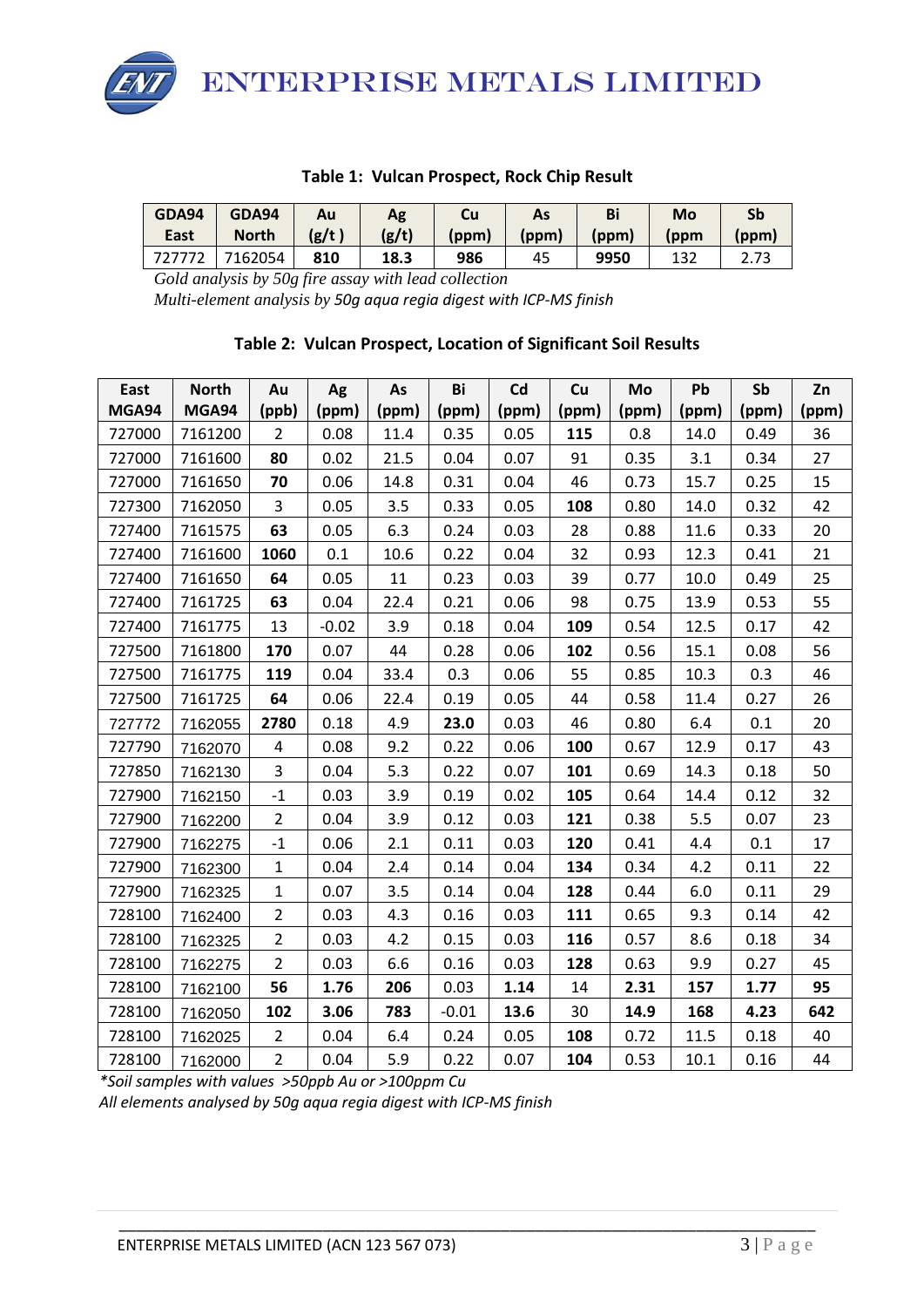

## **Fire Assay of Aircore 1m Re-Split Samples Confirms Strong Oxide Gold Mineralisation**

All 4m composite samples with values  $>0.1g/t$  Au from the June-July aircore drilling program were re-sampled at 1m intervals and analysed by the fire assay method. Table 3 summarises the best results, while the drill holes are located on Figure 1.

The widths and grades of these intersections are considered highly encouraging given that they are from first pass, broad spaced drill holes. All of these oxide intersections remain essentially "open" in most directions and follow-up drill testing to define their relationship with primary sulphide mineralisation is required.

| Hole    | East<br>MGA94 | <b>North</b><br>MGA94 | From<br>(m) | To<br>(m) | <b>Interval</b><br>(m) | Au<br>(g/t) |
|---------|---------------|-----------------------|-------------|-----------|------------------------|-------------|
| DNAC050 | 727000        | 7161600               | 26          | 34        | 8                      | 0.84        |
| DNAC066 | 728000        | 7160000               | 72          | 74        | $\overline{2}$         | 16.48       |
| Incl.   |               |                       | 73          | 74        | 1                      | 30.60       |
| DNAC132 | 727580        | 7161846               | 16          | 18        | 2                      | 1.26        |
| DNAC133 | 727550        | 7161781               | 35          | 50        | 15                     | 2.03        |
| Incl.   |               |                       | 42          | 49        | 7                      | 3.66        |
| DNAC133 |               |                       | 54          | 68        | 14                     | 1.01        |
| DNAC136 | 727000        | 7161550               | 49          | 55        | 6                      | 4.85        |
|         |               |                       | 49          | 50        |                        | 19.00       |

|  |  |  | Table 3: Assay Results for 1m Re-splits from Aircore Drill Holes |
|--|--|--|------------------------------------------------------------------|
|--|--|--|------------------------------------------------------------------|

*Note: 0.5g/t Au cut off grade applied. Gold analysis by 50g fire assay with lead collection*

#### **Figure 3: Vulcan Prospect, Schematic Cross Section 716 178N showing Aircore Drill Holes**